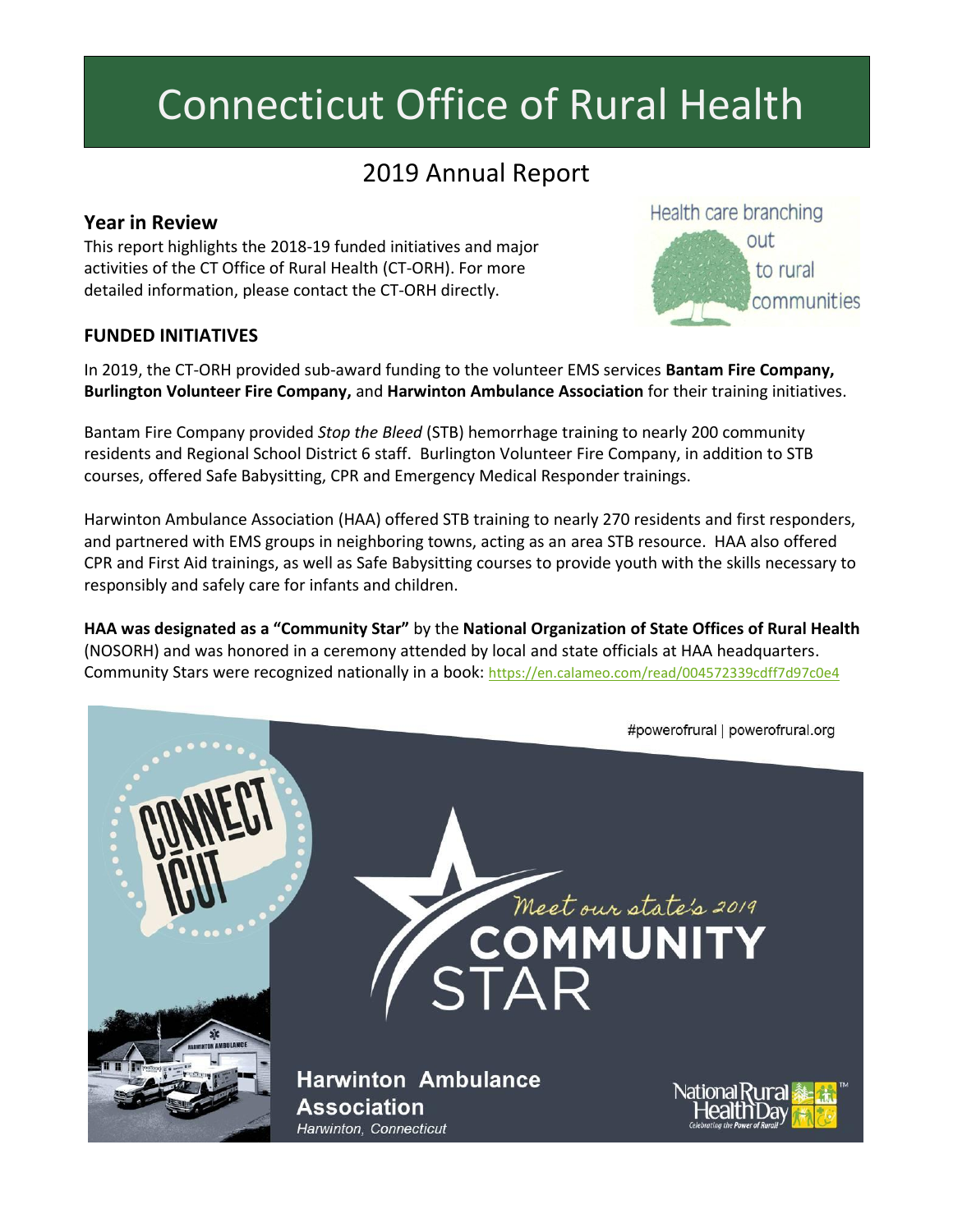**The Litchfield County Opiate Task Force held a training for providers who work to support families of those suffering from substance use disorder**. The training utilized the "Invitation to Change Approach" by CMC Foundation for Change, an evidence-based model that addresses gaps in support for families.

In addition, the Task Force is developing a transfer protocol for patients with opiate use disorder to connect them with **Medication-Assisted Treatment (MAT)** services. Utilizing this protocol, the Community Case Manager at a local hospital facilitates connections between patients released from the ED, who are seeking treatment, with local MAT providers.

**Northeast District Department of Health (NDDH) rolled out a VIAL OF LIFE program**, which provides first responders with emergency medical information in a kit, often attached to the refrigerator. A bright red VIAL OF LIFE decal is mounted on the home's front window to alert first responders to its location. NDDH distributed 3,000 kits to community members and EMS organizations, with a focus on seniors and vulnerable populations. According to Sue Starkey, NDDH Director of Health, "One of the functions of public health is to mobilize community partnerships to identify and solve health problems…the VIAL OF LIFE fully supports this objective."

**United Services, Inc., the behavioral health and social service provider in CT's northeast corner**, held its annual benefit concert, *Particle Accelerator*, which raises awareness of local prevention and mental health programs and resources. The CT-ORH provided funding for the purchase of outreach and awareness materials for this and other public events hosted by United Services.

### **ACTIVITIES**

*The Providers,* a documentary chronicling the challenges of health care providers and their patients in rural New Mexico, was screened at the Yale Film Study Center.

The CT-ORH participated in the post-screening panel along with **Christopher Kolker, MD**, **Medical Director of United Community and Family Services** of Norwich, CT.



**Governor Lamont** issued a gubernatorial proclamation announcing CT's recognition of November 21 as **National Rural Health Day**. National Rural Health Day was further celebrated by honoring CT's 2019 Community Star, Harwinton Ambulance Association. **Gertrude O'Sullivan**, Director of Communications and Special Programs at **Foundation for Community Health,** received a Community Star honorable mention from the NOSORH selection committee for her work on rural health initiatives, including the Health Profession Rural Summer Immersion Program (see next page).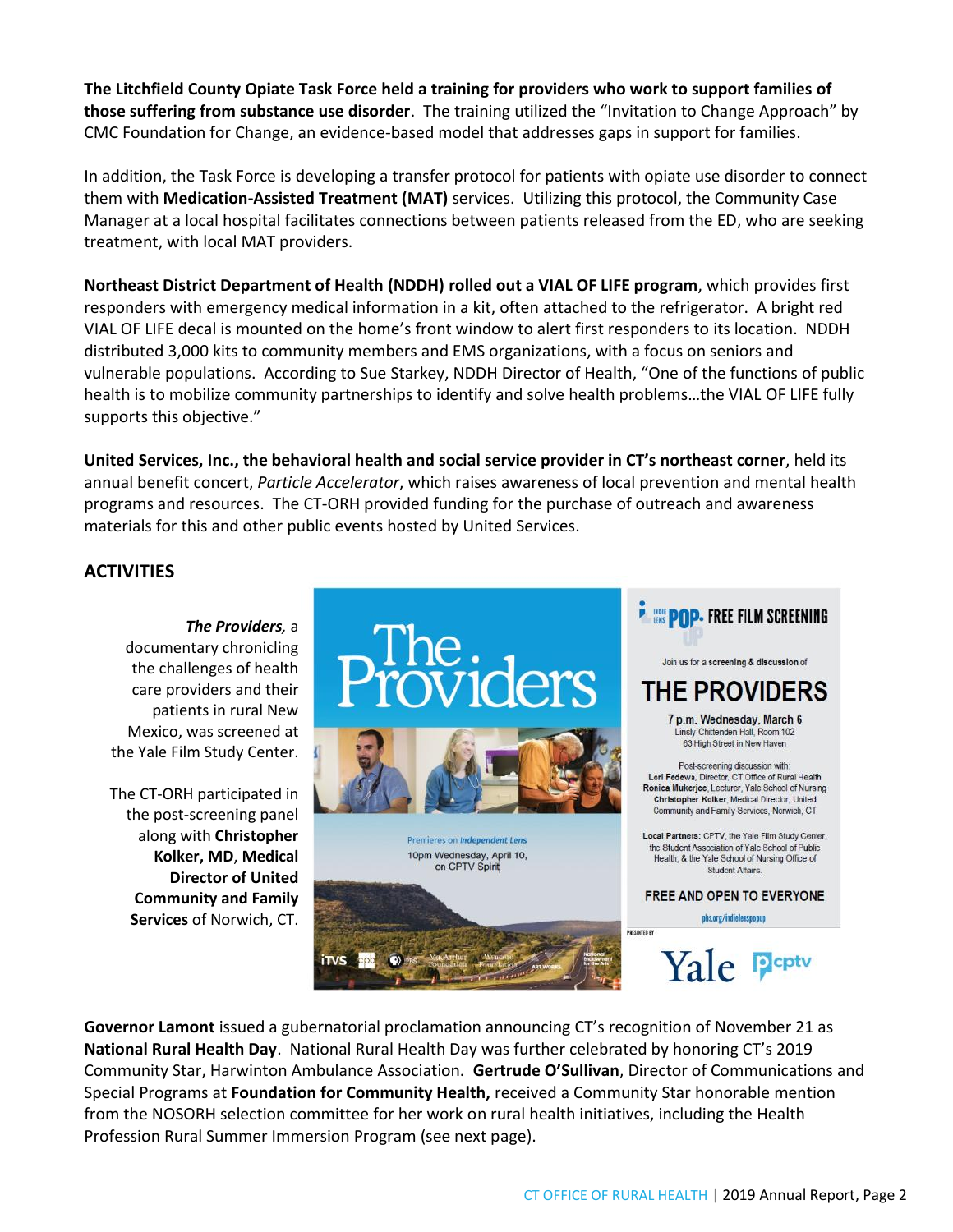**The Foundation for Community Health** entered its 4th year in offering a two-week rural pipeline program for future health care providers. The **Health Profession Rural Summer Immersion Program** engages **MD, PA and APRN** students in considering a professional future serving the health needs of rural populations. The CT-ORH joined efforts with the Foundation for Community Health, **Northwestern CT Community College** and **Health360** to offer students participation in a clinical program, shadowing at 7 rural medical facilities in CT, NY and MA, as well as volunteering at the **University of Connecticut Migrant Farm Workers Clinic**, and participating in community social events and activities.

The program has no operating budget thanks to the generosity of the medical facilities that host the students. Highlighting the quality of life in our rural communities, schools and local restaurants also absorb or donate the cost of providing housing and meals. Applications for the program are accepted from students attending the University of Connecticut, Touro and Quinnipiac medical schools.

#### **Northwestern CT Community College (NCCC) Becomes a Tobacco and Vape Free Campus**

In July 2019, after an 18-month implementation period, NCCC became fully Tobacco and Vape Free. The CT-ORH played a lead role in implementation, as part of a grant from the **Department of Public Health** and **Southern CT State University**.

The CT-ORH presented on this initiative at the *Tobacco and College Health Workshop* at University of Connecticut, and represented NCCC on a panel at the **CT Public Health Association** Annual Meeting and Conference along with Southern CT State University, Sacred Heart University and Yale University. In summary, synergies across the state, including Tobacco 21 legislation, led to strong progress in tobacco and vape prevention in 2019.

CT-ORH/NCCC hosted **Dana Cavallo, PhD, Assistant Professor of Psychology at Yale School of Medicine**, who shared her experiences as a researcher and clinician working with adolescents and young adults in the forum, **"know the risks. know the resources, kNOw vape."**



munity College<br>Place East - Winsted. CT 06098